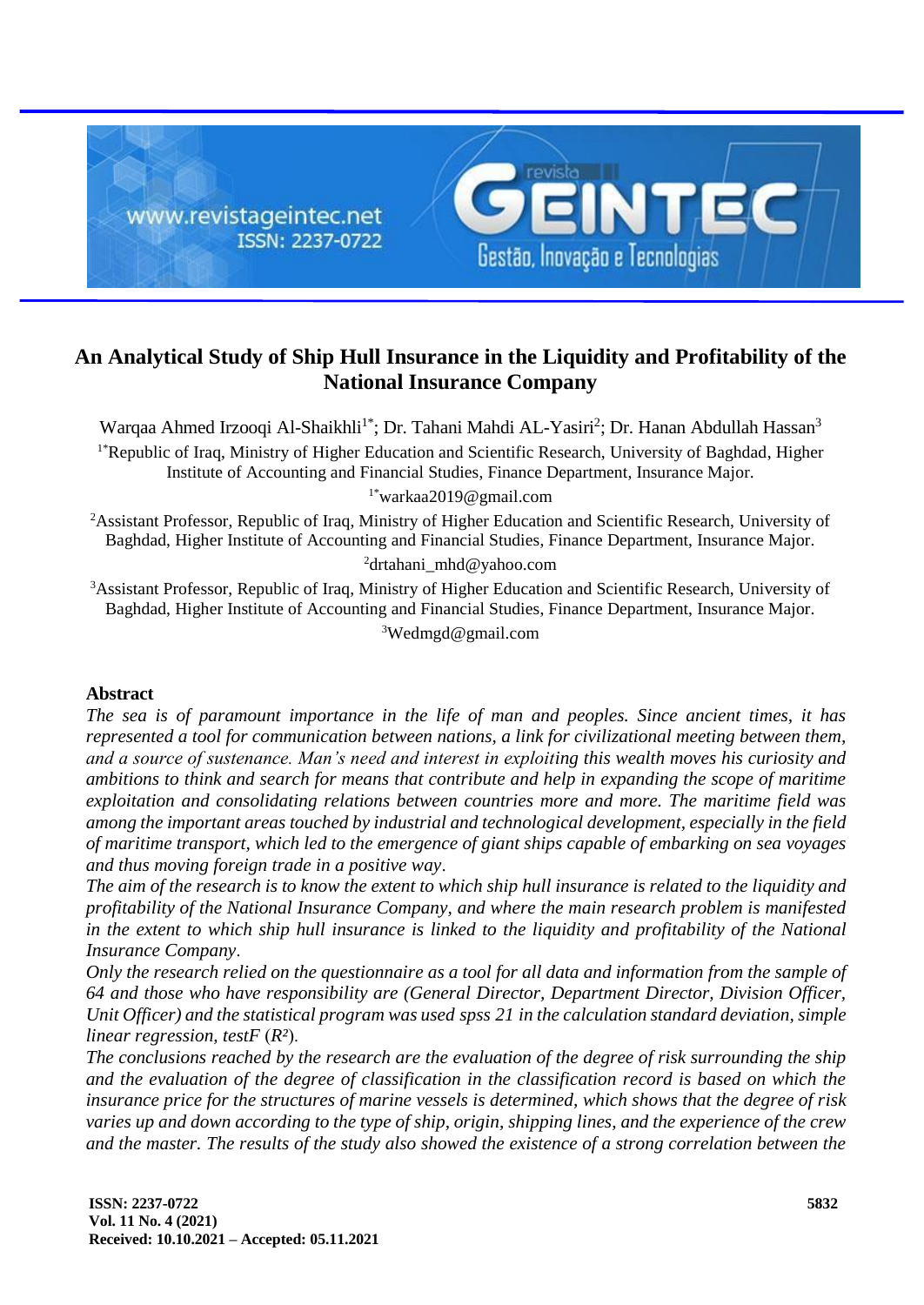*liquidity variable and profitability in the respondents' response to the research sample in the National Insurance Company, as there is no profitability without the presence of liquidity and good liquidity expresses the company's ability to meet the payment of its obligations*.

(\*) *An extracted thesis, which is part of the requirements for obtaining a higher diploma equivalent to a master's degree.*

*There are also a number of recommendations, including; Adoption of a unified plan for all insurance branches. To measure the liquidity risk in order to ensure that the company is protected from bankruptcy or its exit from the insurance market in the event of a financial crisis again*.

**Keywords:** Ship Hull Insurance, Degree of Risk, Market Risk, Liquidity, Profitability.

#### **1. Introduction**

There is no doubt that the insurance sector plays a general role in the economic sectors, and this role is embodied by activating the commercial movement. The role of the insurance industry as an activity is not limited to one economic sector without the other as long as it provides the necessary guarantee and protection against potential risks and for various sectors.

Insuring the hulls of ships has a very dangerous impact, stemming from the value of its high amounts, as well as the value of potential losses and the size of large compensation, so care and great care must be taken when dealing with this type of insurance, where the value of the ship is the origin of the guarantee.

The researchers used financial analysis methods to identify the extent of the resulting policy applications and decisions implementation in these companies, and the ability of the National Insurance Company to fulfill its obligations towards policyholders, as well as assisting the relevant supervisory and supervisory authorities to follow up on the implementation of these policies.

The research consists of the first topic, which is the methodology of research and previous studies, and the second topic, which contains the independent research variable, which is securing the hulls of ships and the two dependent variables, which are liquidity and profitability. in particular, and other insurance companies in general.

#### **2. Research Methodology**

### **The Research Problem**

The insurance industry and its markets have witnessed challenges as a result of the openness witnessed by the insurance market in Iraq and the need for insurance covers in terms of quantity and type by various economic sectors. Sub-questions branch from it, the content of which is as follows:-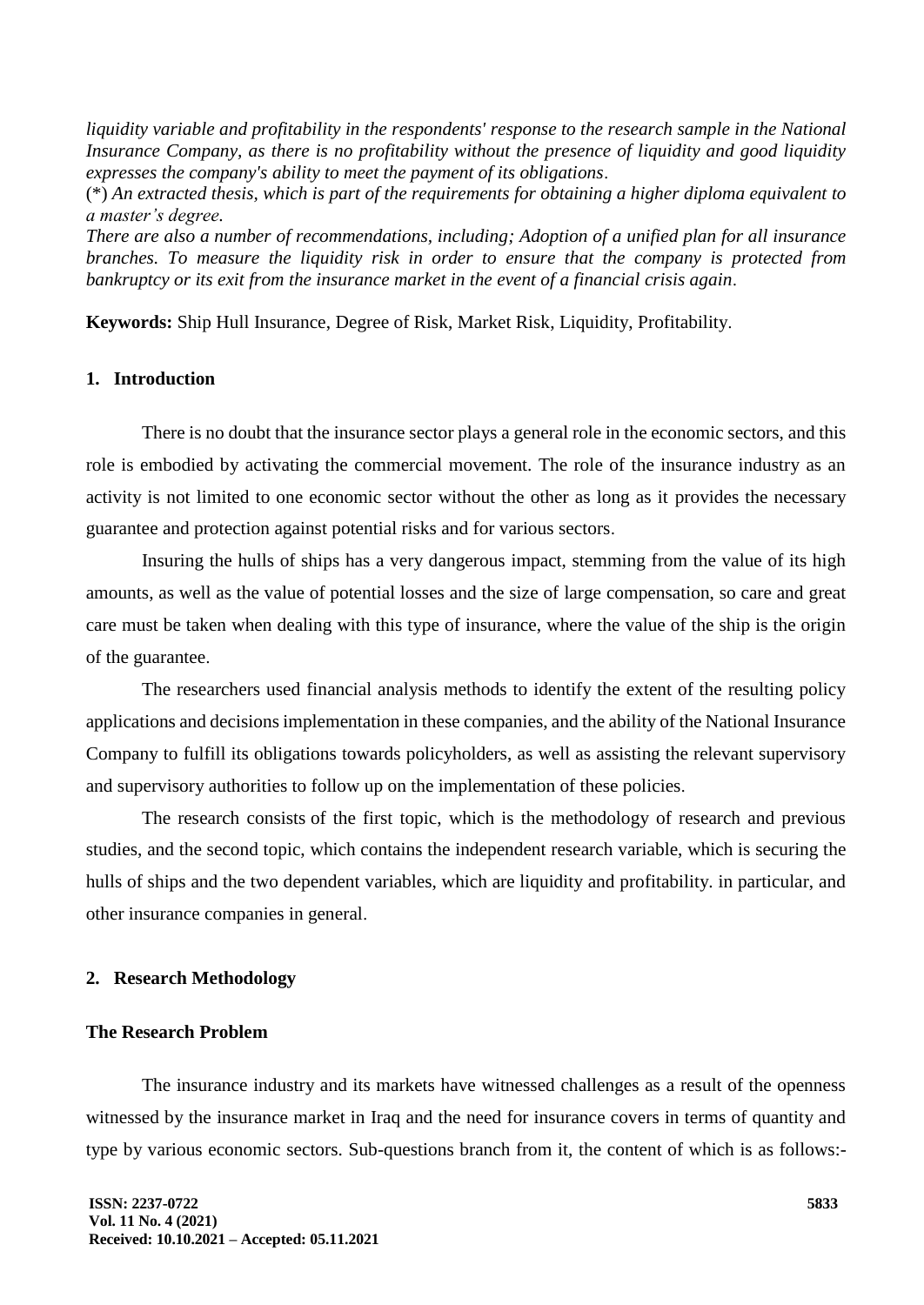How can the role of ship hulls affect the company's liquidity and profitability ?Can the indicators of liquidity and profitability affect the financial evaluation of the ship hulls insurance branch ?Is the research company continuing to achieve profits related to ship hulls, an ability to raise the level of the company's financial performance completely?

#### **The Importance of Research**

Marine insurance is one of the most important branches of the company under study, and it has gained this importance from its international character that distinguishes it from other branches of insurance.

- 1. A statement on the extent to which the research company is able to raise the profit margin level for the ship hulls insurance portfolio to fully serve the company.
- 2. This research contributes to enriching our Iraqi and Arab libraries in the fields of administration and insurance, which achieves a modest contribution to students and other researchers.

### **Objective of the Research**

This study achieves a set of objectives, represented by the main objective, which is to know the extent of the role of ship hull insurance in the company's liquidity and profitability. Ship hulls insurance branch, a statement of the company's role in achieving profits for ship hulls, the ability to raise the level of the company's financial performance completely.

## **Research Hypotheses**

- 1. There is a statistically significant correlation between ship hull insurance and the liquidity of the National Insurance Company.
- 2. There is a statistically significant correlation between ship hull insurance and the profitability of the National Insurance Company.

#### **Research Methodology**

The research focuses on the descriptive analytical method ;This is for the purpose of understanding all the essential aspects, and by relying on the writings related to the literature of the study.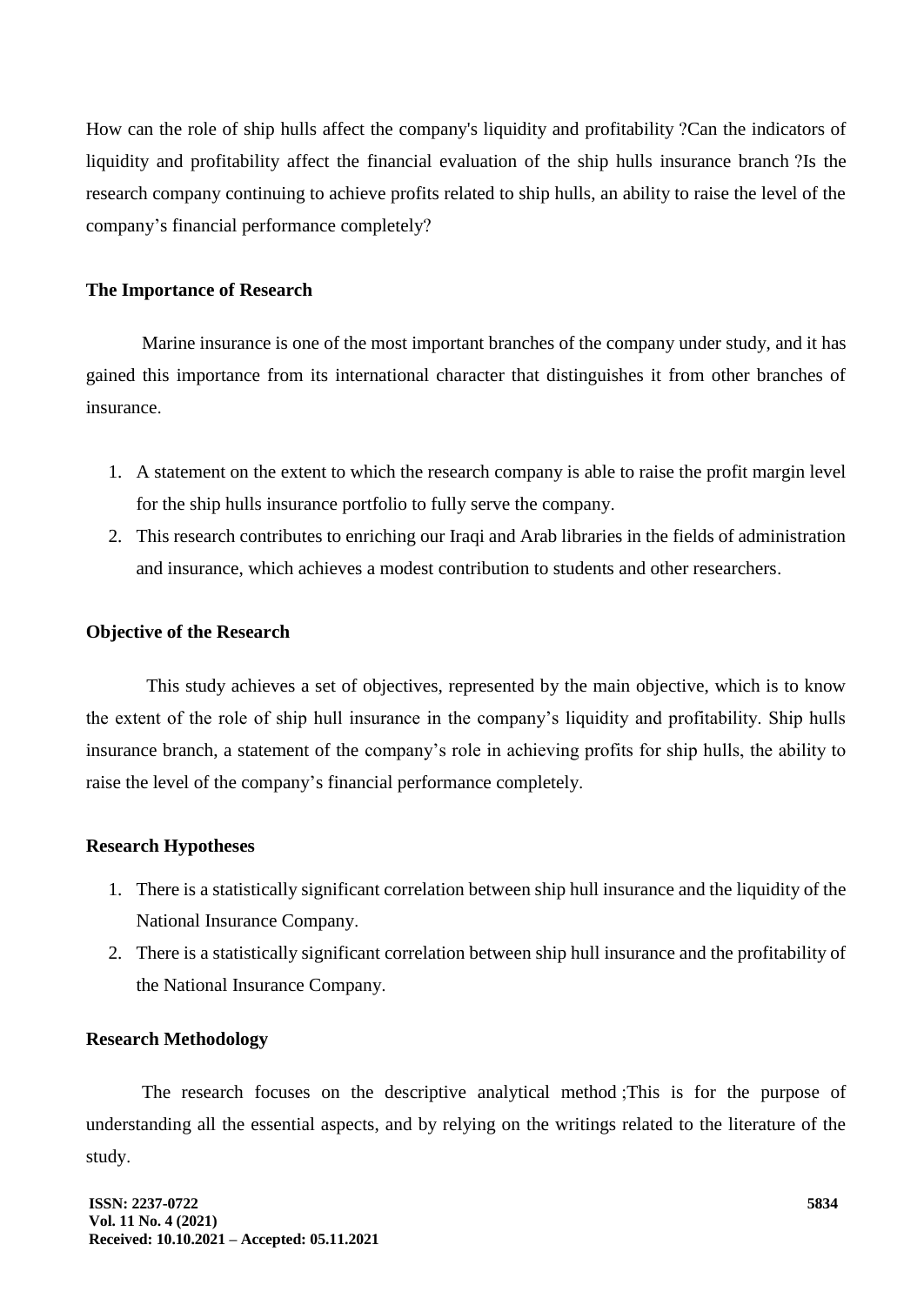## **The Location of the Research**

The research was applied in the National Insurance Company, which is considered the mother company, especially in the work of ship hull insurance, as it is considered a pioneer in this field, as its capital is considered to be 15,000,000 thousand dinars (fifteen billion) and according to the certificate of incorporation numbered 54 on 12/24/1997. Issued by the Ministry of Commerce - Companies Registrar. The organizational structure at the company's center consists of (11 departments) and (13 specialized branches), including (8 in Baghdad) and (5 in the governorates), and these branches are linked to (40 offices), (29 offices distributed geographically), (8 border offices) and (3 specialized offices).

#### **Research Community and Sample**

The research community is represented by the National Insurance Company, and the research sample consisted of 64 senior management level employees, where a questionnaire was distributed to all these groups and 61 respondents were obtained with a response rate of 95%.

#### **Statistical Methods and Financial and Sports Indicators**

The research was based on the results of the statistical program (SPSS 21) as well as the use of mathematical equations in it, which are the standard deviation, the arithmetic mean, the simple linear regression, and the test F, and selection lab R² Change rate, realization ratio, debtors turnover rate, collection period rate, retention rate, return on equity, loss rate, and net profit realization rate.

#### **The Search Tool**

The questionnaire was adopted as a main tool for collecting data and information from the field side of the research, if it included (19 paragraphs related to the independent axis, securing the structures of ships and its dimensions) and (21 paragraphs related to the two dependent axes, which are liquidity and profitability. Likert quintuple was used (strongly agree, agree, neutral, disagree), strongly disagree) and with weights 1,2,3,4,5 respectively.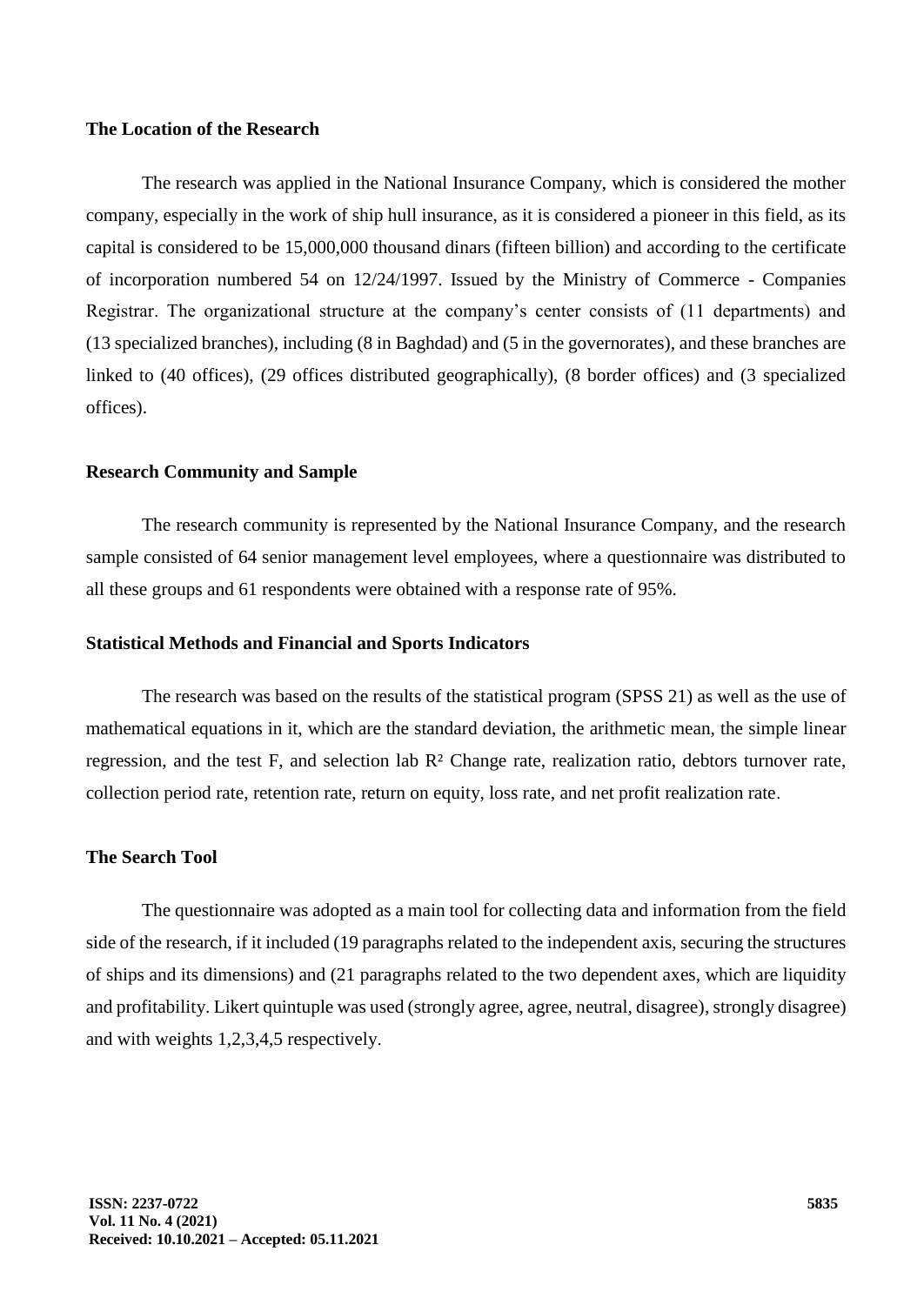## **Testing the Validity and Stability of the Questionnaire**

The validity of the scale was tested by making sure of the reliability by the Facronbach method to determine the reliability level of the questionnaire, meaning that the scale gives the same results if it is re-applied. In the table below:

| Table 1 - Shows the Values of the Rehability and Vandity Coefficients of the Questionnale |      |                                     |                          |  |  |  |  |
|-------------------------------------------------------------------------------------------|------|-------------------------------------|--------------------------|--|--|--|--|
| Self-honesty                                                                              |      | Alfakronbach   Number of paragraphs | The hub                  |  |  |  |  |
| $\boxed{0.93}$                                                                            | 0.86 | 19                                  | Ship hull insurance      |  |  |  |  |
| 0.87                                                                                      | 0.76 |                                     | Liquidity                |  |  |  |  |
| 0.92                                                                                      | 0.84 | 12                                  | Profitability            |  |  |  |  |
| 0.95                                                                                      | 0.91 | 39                                  | Total resolution (scale) |  |  |  |  |
| Source: Prepared by the researcher based on program outputs Spss (v25)                    |      |                                     |                          |  |  |  |  |

Table 1 - Shows the Values of the Reliability and Validity Coefficients of the Questionnaire

### **3. Theoretical Framing of the Research**

## **Insurance**

Insurance in language: means ability and guarantee to ward off dangers (Nasser, 1998). This is because insurance in the language gives safety and calmness of the heart and the removal of fear, as well as in the Almighty's saying, "In the name of God, the Most Merciful, the Most Merciful," "He made them safe from fear." Quraish, verse number: 4, and in his saying, "And when We made the House a place of refuge for people and a place of safety." Al-Baqarah verse number: 125. (Muhammad, et al., 2017).

Insurance idiomatically: means the agreement in which the insurance company bears the responsibility to cover the risks agreed upon under the contract, in return for payments made by the contractors with these companies. (Nasser, 1998). Insurance has been defined with different definitions as it is important for the parties concerned with the insurance contract, including:

A - It is a system that ensures the distribution of damage to a group of individuals.

B - It is the participation of a group of individuals exposed to a unified risk in the formation of a commission to compensate for the harm to one of them, by means of the premiums received from its members.

c - It is a means of compensating the financial loss that it suffers; As a result of the occurrence of a certain risk by distributing these losses to a large group of individuals, all of whom are exposed to the same risk under a previous agreement. (Al-Khafaji et al., 1993).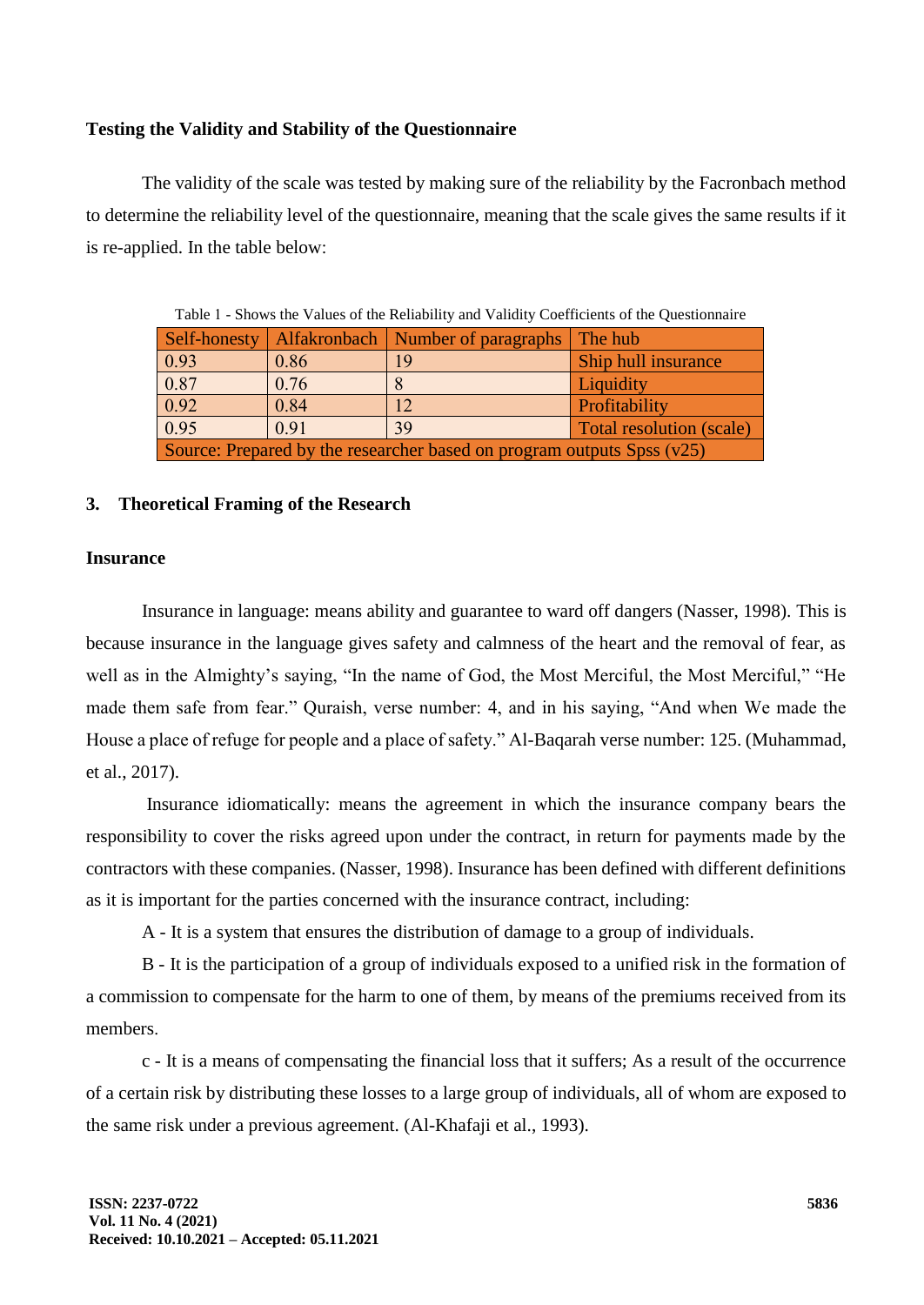D - It is a system of European origin. Its first contract appeared in a regular manner, including its real pillars, in Germany on May 1910-12 and is based on loss prevention and compensation. (Nasser, 1998).

#### **The Concept of Marine Insurance**

The concept of marine insurance the concept of marine insurance. It can be described as an effective means to secure the dangers that may encounter the ship or the transported goods while carrying out the sea carriage process without including the dangers related to the persons on board the ship. (Al-Sayegh, Al-Khafaji, 2021). Since the researchers agreed that marine insurance is the oldest and most common type of insurance in terms of its connection to maritime transport and trade operations, this is why the role was clear and important in global trade and in the national economy. (Alwan et al., 2018).

Marine insurance can also be defined :Definition of marine insurance It is "a contract whereby the insurer undertakes to compensate the insured in the manner and to the agreed extent for losses resulting from the realization of marine risks that occur during the transportation process." (Marza, 2006.

## **The Importance of Marine Insurance: The Importance of Marine Insurance**

- 1. Marine insurance works to ensure monetary protection for ship owners if the ships suffer total or partial loss or damage, which leads to the prosperity of maritime navigation.
- 2. Encouraging capital owners to build large ships and tankers, such as cargo ships for passengers and modern oil tankers, despite the risks of manufacturing.
- 3. The monetary compensation for the expected material loss has a clear effect in reducing the sensitivity of the owners of funds towards their entry into the immersion of foreign trade, which led to the expansion and development of the scope of foreign trade. (Hakim, 2003).

### **The Concept of Ship Hull Insurance**

The ship in the Arabic dictionary collection : Ships, and Svain, and Sven and the ship in [English](https://translate.google.com/translate?hl=ar&prev=_t&sl=ar&tl=en&u=https://www.marefa.org/%25D8%25A8%25D8%25A7%25D9%2584%25D8%25A5%25D9%2586%25D8%25AC%25D9%2584%25D9%258A%25D8%25B2%25D9%258A%25D8%25A9) Ship. It is a vehicle that floats in [water.](https://translate.google.com/translate?hl=ar&prev=_t&sl=ar&tl=en&u=https://www.marefa.org/%25D8%25A7%25D9%2584%25D9%2585%25D8%25A7%25D8%25A1) https: //www.almaany. com) (A ship is a vessel for transporting people or goods in the sea, river, or outer space [.Ships](https://translate.google.com/translate?hl=ar&prev=_t&sl=ar&tl=en&u=https://www.marefa.org/%25D8%25A7%25D9%2584%25D8%25B3%25D9%2581%25D9%2586) have arisen In general from the development of boats, ships may be found in [lakes](https://translate.google.com/translate?hl=ar&prev=_t&sl=ar&tl=en&u=https://www.marefa.org/%25D8%25A8%25D8%25AD%25D9%258A%25D8%25B1%25D8%25A9) [,seas](https://translate.google.com/translate?hl=ar&prev=_t&sl=ar&tl=en&u=https://www.marefa.org/%25D8%25A8%25D8%25AD%25D8%25B1) ,and [rivers](https://translate.google.com/translate?hl=ar&prev=_t&sl=ar&tl=en&u=https://www.marefa.org/%25D9%2586%25D9%2587%25D8%25B1) ,and there are many tasks that ships can perform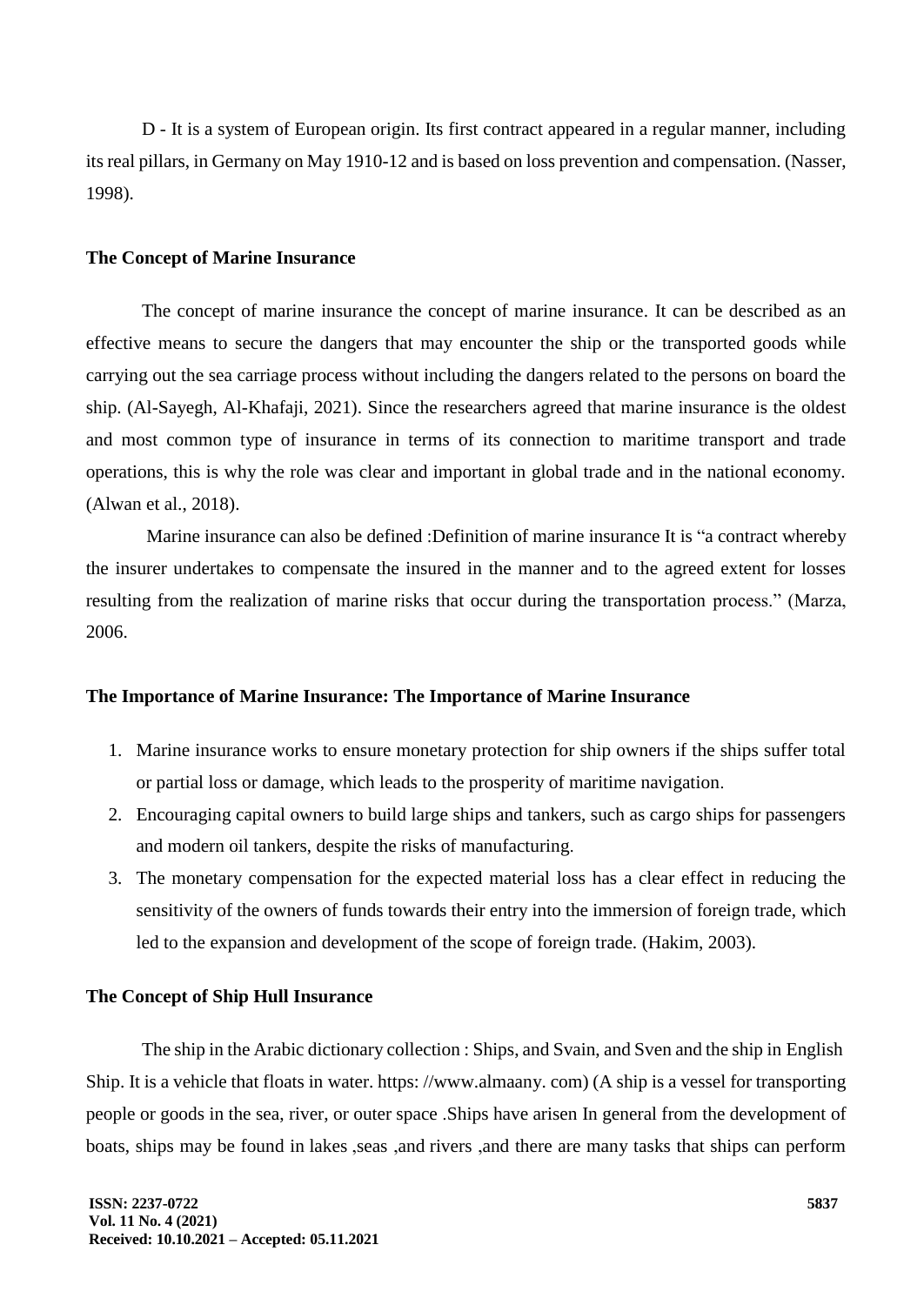and according to those tasks, the sizes and equipment of the ship are determined to suit the task for which it was established, and an example of those tasks, ferries and freight ships [and fishing](https://translate.google.com/translate?hl=ar&prev=_t&sl=ar&tl=en&u=https://www.marefa.org/index.php%3Ftitle%3D%25D8%25B3%25D9%2581%25D9%258A%25D9%2586%25D8%25A9_%25D8%25B5%25D9%258A%25D8%25AF%26action%3Dedit%26redlink%3D1)  [vessels](https://translate.google.com/translate?hl=ar&prev=_t&sl=ar&tl=en&u=https://www.marefa.org/index.php%3Ftitle%3D%25D8%25B3%25D9%2581%25D9%258A%25D9%2586%25D8%25A9_%25D8%25B5%25D9%258A%25D8%25AF%26action%3Dedit%26redlink%3D1) cruise ships, coast guard ships, and warships. (https://www.maref.org/A ship is a sailing instrument through which sailors perform the various activities assigned to them on board. (Al-Saeed, 2014).

As for the Algerian Maritime Law of Article 13, it did not define it, but the judiciary only settled that the ship is every floating facility that operates or is prepared to work in maritime navigation, whether it aims for profit or otherwise, and also defined it as every floating vehicle or building that carries out marine navigation either by its means. private or by towed by another vessel. (Moses, 2007).

## **The Brussels Convention**

Article 3 of the 1924 Brussels Convention states that the carrier, before and at the beginning of the voyage, must exercise reasonable care in:

- 1. Placing the ship in a navigable condition.
- 2. Fully equipped and supplied.
- 3. Equipping the wards and making them in good condition, as well as the refrigerated and cold rooms and the other parts in which the goods will be placed for transportation. (Al-Ta'i, 2001).

Accordingly, ship hull insurance is defined: It is a type of insurance that provides cover and protection for the ship's body from dangers during its voyage or cruises between ports or during its work inside ports or when it stops in the port or during the construction process or building in one of the arsenals.

#### **Marine Vessels Validity**

Sea worthiness Ship Here, the ship's validity is divided into:

1. Any technical authority that the structure of the vessel and its machinery a solid be able to face the dangers sea and be equipped with a number d enough sailors and also captain of a high enough.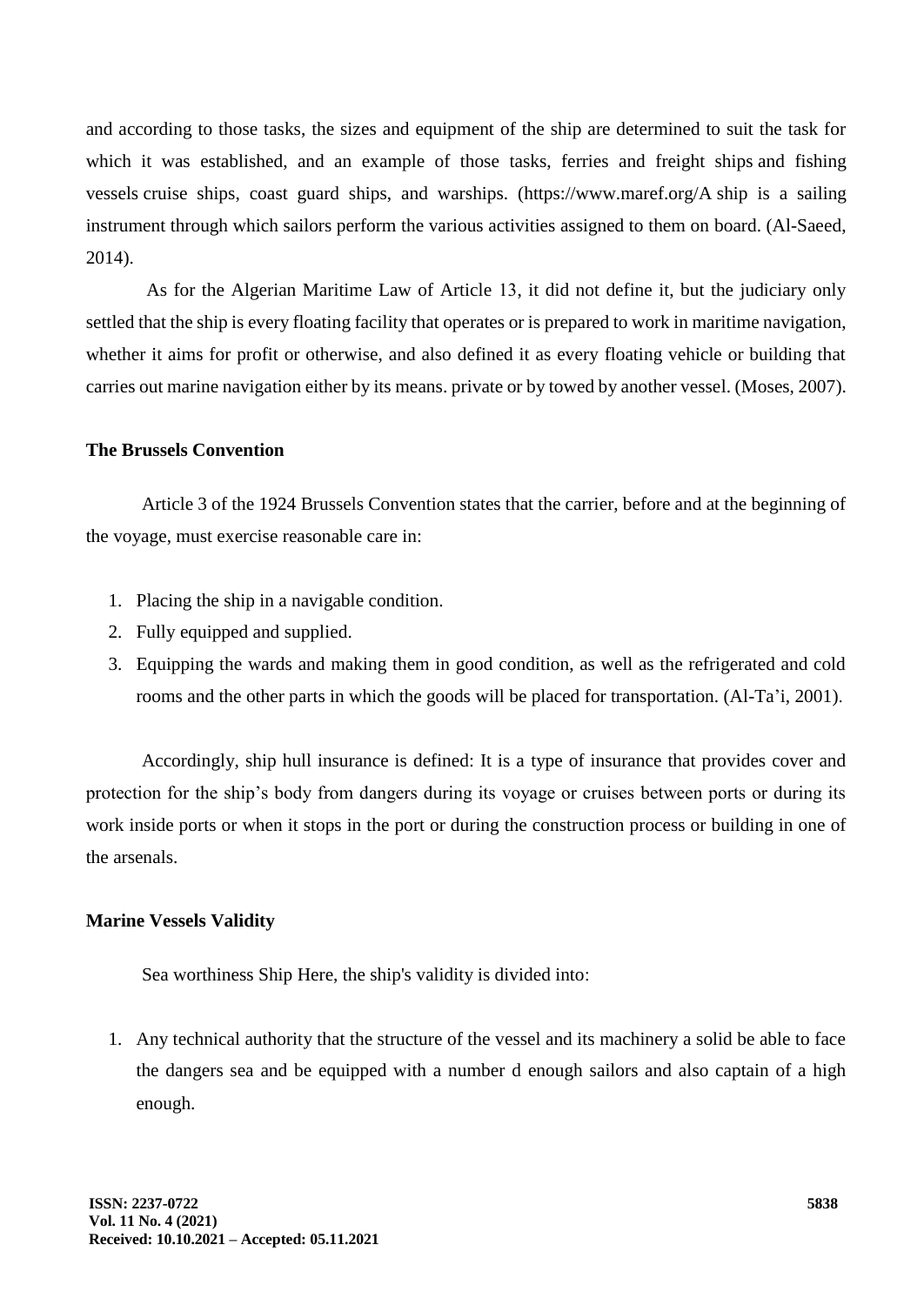- 2. The commercial validity means that it is suitable for receiving that type of goods subject of transport so that it is equipped with suitable hatches in terms of cooling and ventilation. (Komani, 2001).
- 3. The ship must carry all its legal papers such as permission to sail from the competent authority and survey certificate. Here, the carrier must report the ship's seaworthiness when the ship is ready for the shipping process. (Al-Ta'i, 2001).

#### **The Proportions Financial**

Prepare financial ratios Financial ratios. It is one of the most important tools of financial analysis among financial analysts, as it appeared in the middle of the nineteenth century when users used it previously and stakeholders to make their economic decisions. One of the advantages of financial ratios is that they are easy to understand and extract, and the possibility of reliance on them in evaluating the performance of the company and various aspects of activity and in control as well. (Khanfar, Al-Mutarna, 2009), the use of information from financial statements whose primary objective is to take the best decisions after identifying emerging problems and starting corrective actions in a timely manner, as well as identifying potential opportunities to increase profits, and this through financial analysis. Laurence, (2011). Therefore, it is the duty of the financial manager to balance between liquidity and profitability and to maintain this balance constantly, and this duty entails great difficulty because the availability of liquidity may contradict the goal of profitability, so the financial manager finds a difficult equation to solve sometimes. (Radi, 2018).

### **Liquidity**

Liquidity is one of the important factors affecting profitability, as liquidity must remain in a state of equilibrium to the extent that risks remain at a reasonable level in financial institutions, where liquidity and profitability are two inseparable goals, but at the same time they are opposite in the sense that taking into account the improvement of one of them will be At the expense of the other, the administration's interest in employing its efforts to achieve high profitability indicators, as a result, will be reflected on its liquidity indicators. (Al-Hussein, 2016), the possession of assets in the form of high liquidity tends to reduce income as liquid assets are related to low rates of return. For example, cash, which is the most liquid of all current assets, is a non-income-generating asset and therefore high liquidity negatively to profitability, so the financial institutions must create an effective asset and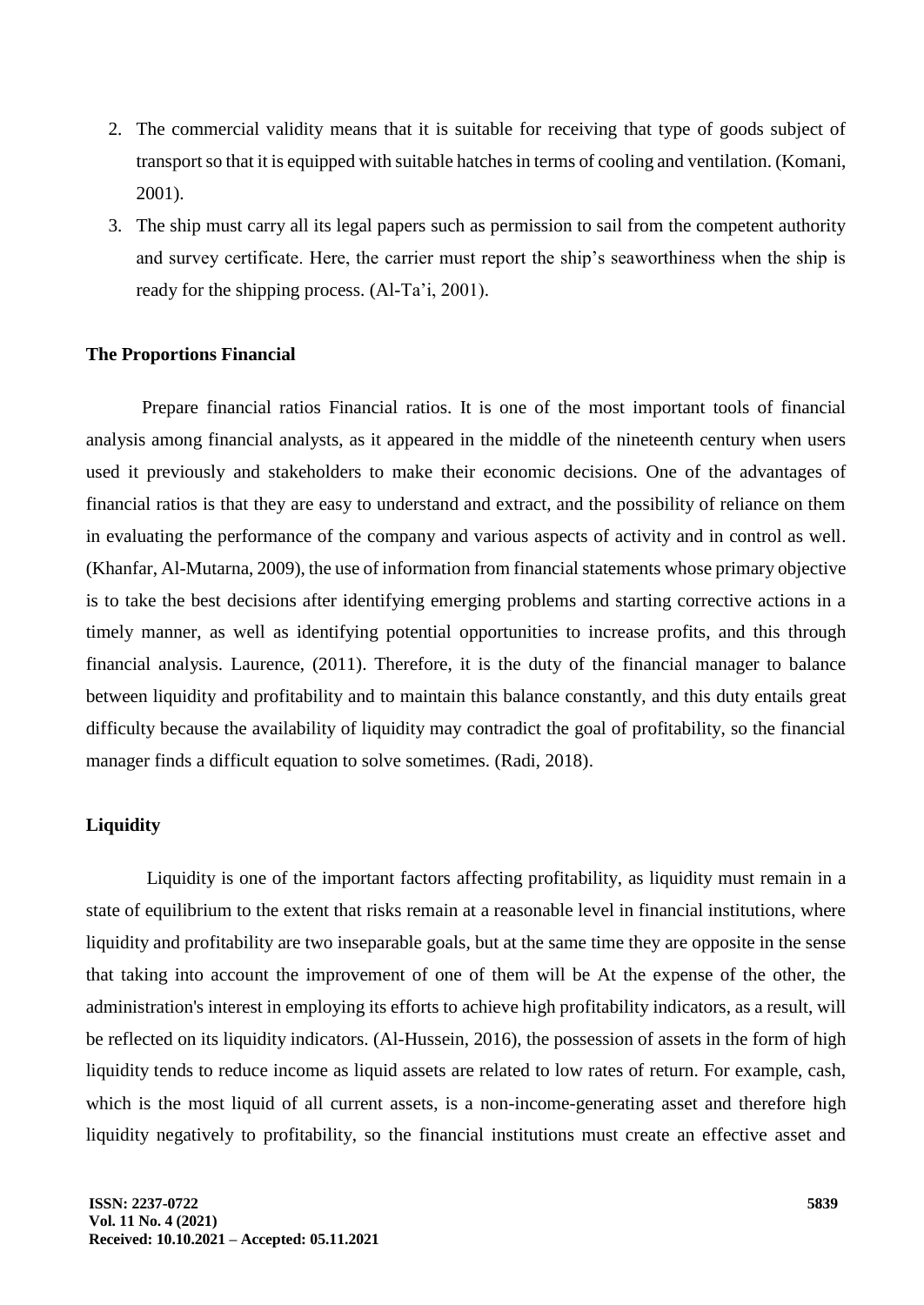liability management system to raise the index of balance between them and to increase the return as well, (Li, 2007). As the liquidity ratios provide us with important information about the insurance company, and this ratio can be measured by dividing the technical precautions, which are the amounts that the insurer or reinsurer must deduct and keep to meet the company's obligations arising from it to policyholders and beneficiaries on current assets, provided that it does not exceed 100% according to Resolution 210 issued by Insurance Supervisory Authority for the year 2005. (Karimah and Mukhtar, 2018) and liquidity is determined in:

- 1. The ratio of the many cash liabilities to the total long-term resources.
- 2. The proportion of liabilities that consist of short-term liabilities. (Rose: 2013).

The main purpose of measuring the facility's liquidity is to assess the company's ability to meet its financial obligations on time, as the liquidity ratios are the capital ratio, the cash ratio (Al-Ali, 2012), the liquidity ratio, the quick ratio and the trading ratio. (Al-Amri, 2013).

### **Liquidity Ratios**

They mean those ratios that measure the facility's ability to meet short-term obligations that contain cash and other assets that can be converted into cash in a relatively short period of time. The analysis of the company's liquidity is an important indicator for evaluating its financial performance and its ability to face urgent obligations. (Sheikh, 2008) What is related to the liquidity ratios of insurance companies aims to measure the extent to which the company retains the appropriate liquidity to meet its obligations. (Indicators of Insurance Performance Evaluation - Federal Oversight Bureau).

For the purpose of avoiding the defects of the current ratio, as it contains elements that are slow to turn into cash, and the measurement of the percentage of liquidity in paying its obligations in terms of current assets, and accordingly, the elements of current assets can be divided into two types:

a) Quickly circulating assets or their speed into cash, including (cash, temporary investments, and notes receivable).

(NS) Less liquid assets include inventory and therefore take time to turn into cash.

From the current assets, the company can measure its ability to pay its short-term obligations, where the acceptable value of the current ratio is the coverage of current assets for current liabilities equivalent to twice (1:2) (Al-Amri, 2013). (The company's short-term liquidity is measured after deducting the stock, which is the least liquid asset, where the acceptable value is the coverage of current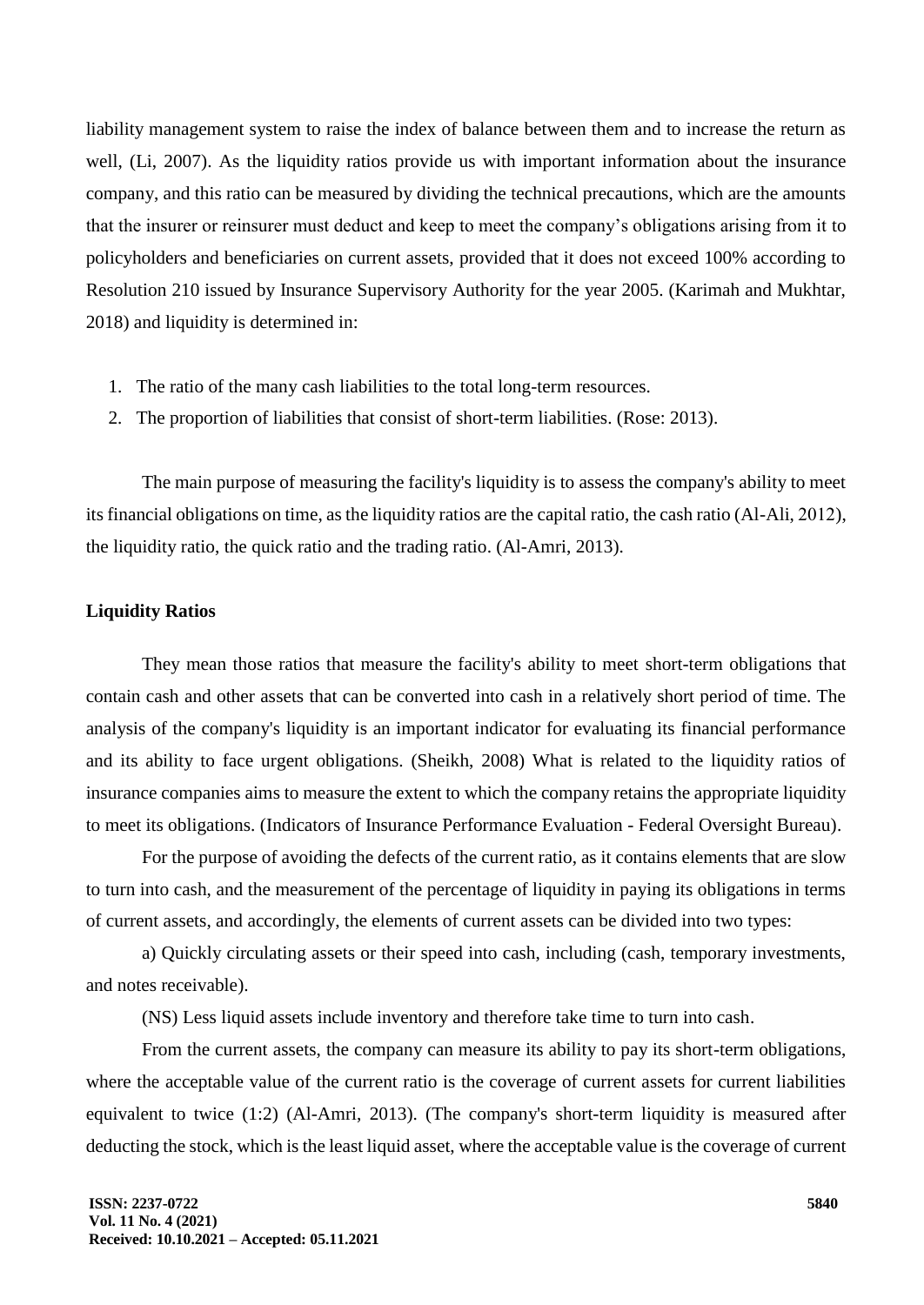assets to current liabilities equivalent to one time (1:1), (Al-Amri, 2013) and the quick ratio is a measure of assets that are easy Can be calculated according to this ratio, and the Quick Ratio is the ratio of liquidity measure that can be converted into cash of total cash and securities negotiable and receivables divided by liabilities in circulation, liquidity is one of one important determinant of financial insurance companies and the existence of more liquid assets and non - candidate that fail; Because it can achieve, liquidity even if the company is in difficult situations (NGWIL, 2014).

The purpose of liquidity ratios is a basic financial goal that the company seeks to achieve. Its importance is to enhance confidence in the institution from its dealers ,fulfill obligations when their due dates come, or to avoid the risk of bankruptcy. (Bin Hilal, 2018).

## **Profitability**

Says, bedford " bedford" Profit incentive j pays human to engage in the activity of economic, can be said that. Profit amount calculated is used to guide community operations and control, and profit in the economy is returning to the regulator at the bear risk, so that the life of economic characterized by this sure may be due : to reasons related to some aspects of economic m such as the volume of demand, the amount of demand or the price of a sale, so was the establishment of new projects or, and the application of innovations involve : the risk can not be calculated for the uncertainty of the success of the project or a new product. (bright 2020), profitability and know: is self-efficiency in the institution's financial re - production is defined as a measure of profitability of this enterprise efficiency int conduct their financial resources. (Bashir 2006).

Profitability ratios are defined as ratios that measure the company's profitability and earning capacity. The ratio of net profit to net sales, as well as the ratio of operating profit to net sales, or the ratio of gross profit to net sales. (Khanfar, Al-Mutarna, 2009).

Also known as profitability ratios: the company's ability to generate profits as they reflect the overall performance of the company, and the fact that profit is a measure of the efficiency of the policy management company 's financing and investment and operational decisions related to this policy (Field 2004).

#### **Standards for Measuring Profitability**

There are three types of criteria for measuring profitability, which are:- (Karima and Mokhtar, 2018).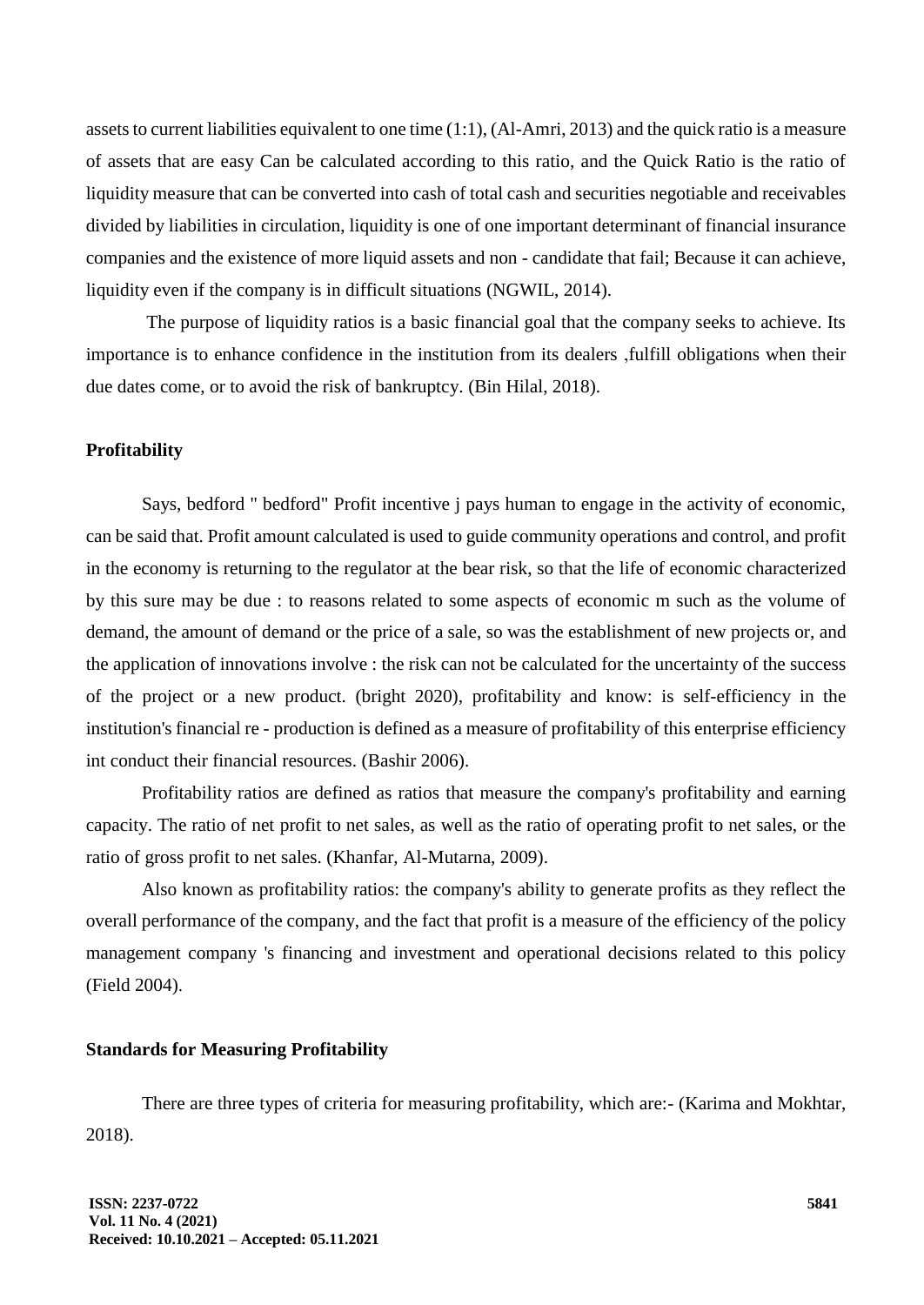- 1. Voluntary strength: It is the company's ability to generate operating profits and is based on the net profit income resulting from operating profits.
- 2. Return on investment: It is based on the comprehensive net profit entry.
- 3. Return on equity: is based on the comprehensive net profit entry.

## **4. Analysis of Research Results and Testing of Hypotheses**

First: To test the first hypothesis that states (there is a statistically significant correlation between ship hull insurance and the liquidity of the National Insurance Company), and the results were as shown in the table below:

| Table 2 - Ordinal Correlation Coefficient (Spearman) between the Insurance of Ship Hulls and Liquidity |                                    |         |                                                |                  |  |  |  |
|--------------------------------------------------------------------------------------------------------|------------------------------------|---------|------------------------------------------------|------------------|--|--|--|
| $(X)$ To secure the hulls of ships)                                                                    |                                    |         |                                                |                  |  |  |  |
| The test                                                                                               | Direction<br>(deciphering/reverse) | P value | <b>Rank Correlation Coefficient (Spearman)</b> | $(y1$ Liquidity) |  |  |  |
| Moral                                                                                                  | expulsion                          |         | 0,44                                           |                  |  |  |  |
| Source: Prepared by the researcher based on program outputs spss $(v25)$                               |                                    |         |                                                |                  |  |  |  |

The analysis of the results of evaluating the correlation relationship shows that there is a direct, medium, and statistically significant correlation between the ship hull insurance variable and the liquidity variable, where the value of the correlation coefficient was (0.44), which is a direct correlation coefficient, and the value of (p\_value (accompanying the test) t) of the test of morale, the correlation coefficient is less than (0.01), which indicates that the relationship is significant (statistically significant), which means accepting the first main hypothesis which states (there is a statistically significant correlation between ship hull insurance and the liquidity of the National Insurance

Company).

Second: To test the second hypothesis which states (there is a statistically significant correlation between ship hull insurance and the profitability of the National Insurance Company), and the results were as shown in the table below.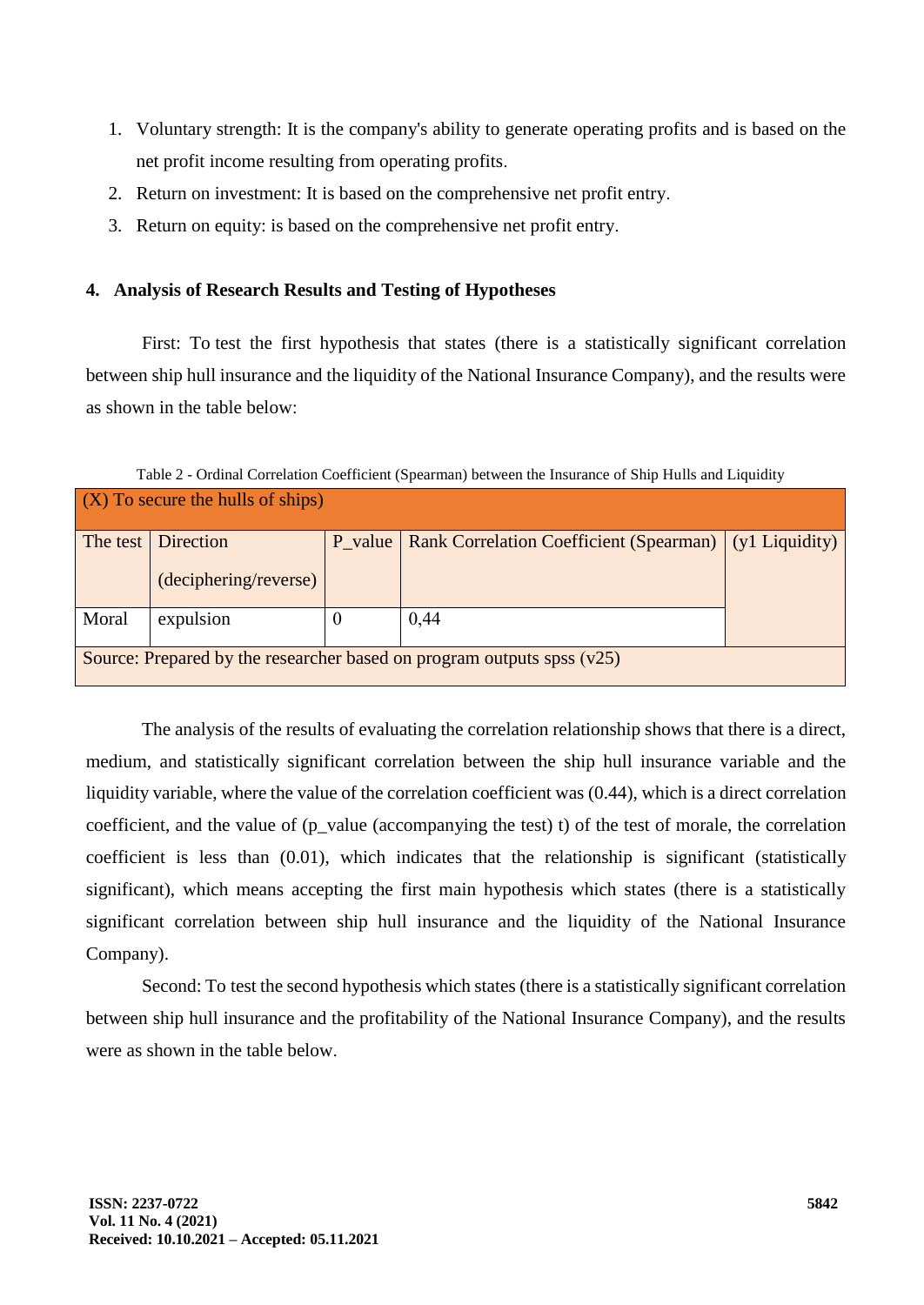| $\overline{X}$ (To secure the hulls of ships)                             |                       |          |                                         |                  |  |  |  |
|---------------------------------------------------------------------------|-----------------------|----------|-----------------------------------------|------------------|--|--|--|
|                                                                           | The test   Direction  | P value  | Rank Correlation Coefficient (Spearman) | 2y profitability |  |  |  |
|                                                                           | (deciphering/reverse) |          |                                         |                  |  |  |  |
| Moral                                                                     | expulsion             | $\theta$ | 0.43                                    |                  |  |  |  |
| Source: (Prepared by the researcher based on program outputs spss $v25$ ) |                       |          |                                         |                  |  |  |  |

Table 3 - The Rank Correlation Coefficient (Spearman) between Ship Hull Insurance and Profitability

The analysis of the results of evaluating the correlation relationship shows that there is a direct, medium, and statistically significant correlation between the ship hull insurance variable and the profitability variable, where the value of the correlation coefficient was (0.43), which is a direct correlation coefficient, and the value of)  $p_value$  accompanying the test( $t$  (for testing the significance of the correlation coefficient is less than (0.01), which indicates that the relationship is significant (statistically significant), which means that the second main hypothesis is accepted, which states (there is a statistically significant correlation between ship hull insurance and the profitability of the national insurance company).

## **5. Conclusions and Recommendations**

## **The Conclusions**

- 1. The evaluation of the degree of risk surrounding the ship and the evaluation of the degree of classification in the classification record is based on which the insurance price for the structures of marine vessels is determined, which shows that the degree of risk varies up and down according to the type of ship, origin, shipping lines, and the experience of the crew and the master.
- 2. The results of the analytical study showed that there is a moderate direct correlation between the ship hull insurance variable and the liquidity variable, as well as between the ship hull variable and profitability.
- 3. Although the inclusion of war risk coverage increases the insurance price of the policy, it increases the confidence of the insured public in the ship hulls policy, especially since Iraq is one of the countries that are constantly exposed to risks.
- 4. The company in question works to hold the insured with a part of the responsibility when we realize some risks, especially the partial ones, by agreeing with the method of wasted loss from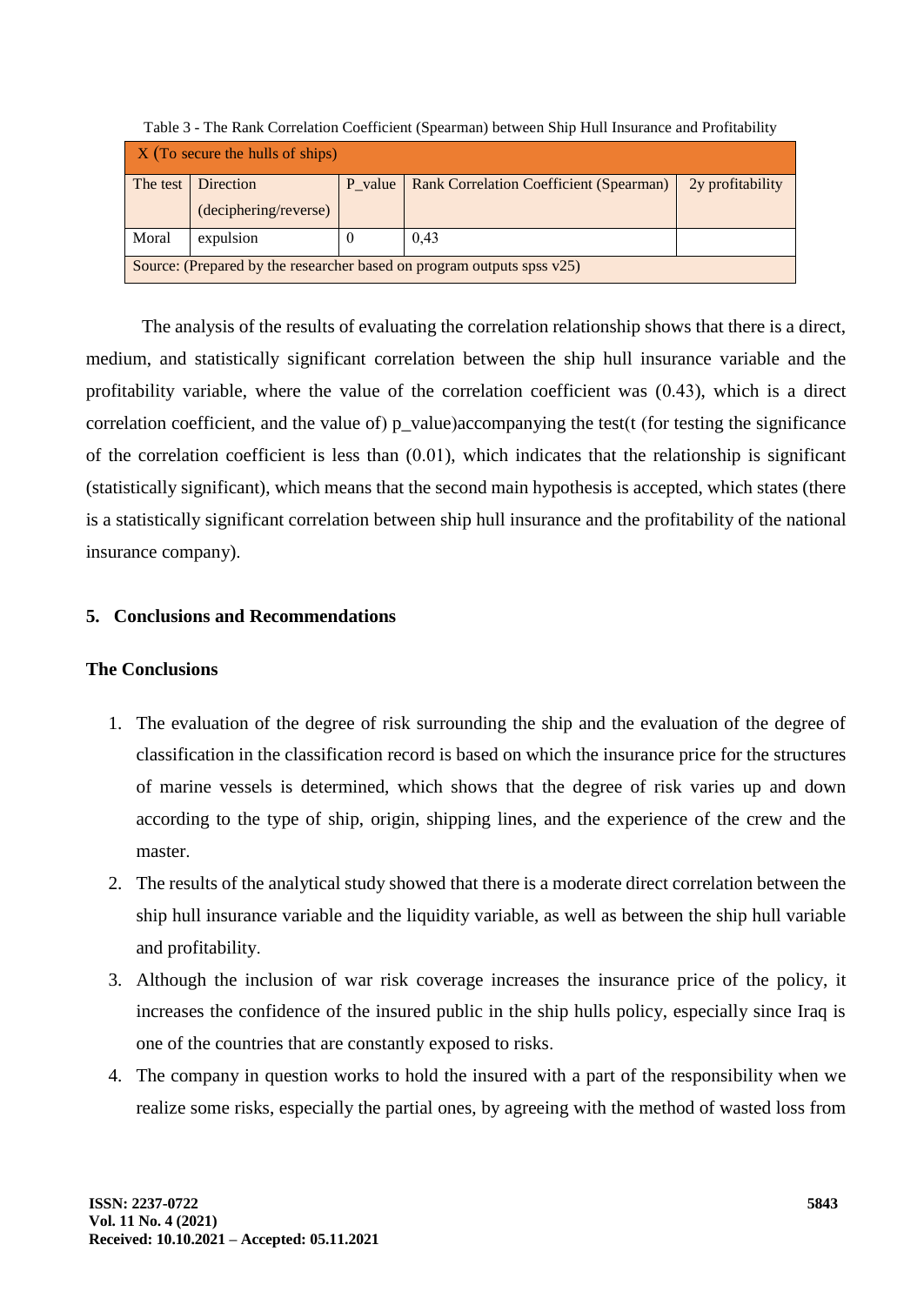underwriting, which it considers as a means of protection to secure ship hull documents in getting rid of small and frequent losses.

## **Recommendations**

- 1. The use of external insurance men who have high experience and competence in the insurance industry, especially in ship hull documents, which affect the development of their skills and the completion of their work with high efficiency, especially in the settlement of losses and compensation, which leads to not losing time or prolonging the time period for compensation.
- 2. Adoption of a unified plan for all insurance branches; To measure liquidity risk in order to ensure that the company is protected from bankruptcy or its exit from the insurance market in the event of a financial crisis again.

## **Suggestions**

- 1. Establishing a special division for actuaries and activating their work in a large way because they are of great importance in analyzing the risks facing insurance companies ;To avoid a financial deficit, as their work is deeper in terms of analyzing the amounts and highlighting both the strengths and weaknesses in the company's financial liquidity.
- 2. Keeping accounting records for each branch of insurance that include all their financial operations, accurately and prepared in accordance with a policy that enables the higher management and the competent authorities to form a true opinion about its financial situation and thus to form a solid base that excludes any negative effects or obstacles that hinder the course of the insurance work.

## **References**

Bashir, Dreddy. (2006). *Marketing mix policies and their impact on the profitability of the economic institution: a case study*. Kasdi Merbah University. Faculty of Law and Economic Sciences - Ouargla, Algeria.

Al-Khanaq, Nabil Muhammad, Al-Khafaji, Alaa Al-Din Mahmoud, and Alwan, Talal Nazim Alon. (1993). *General theory of insurance*. Baghdad: Ministry of Higher Education and Scientific Research. Technical Institutes Authority.

Radi, Hassan Hadi Kaho. (2018). *The role of capital management in achieving harmonization between liquidity and profitability: An applied research*. A higher diploma equivalent to a master's. Higher Institute of Accounting and Financial Studies. Baghdad University. Iraq.